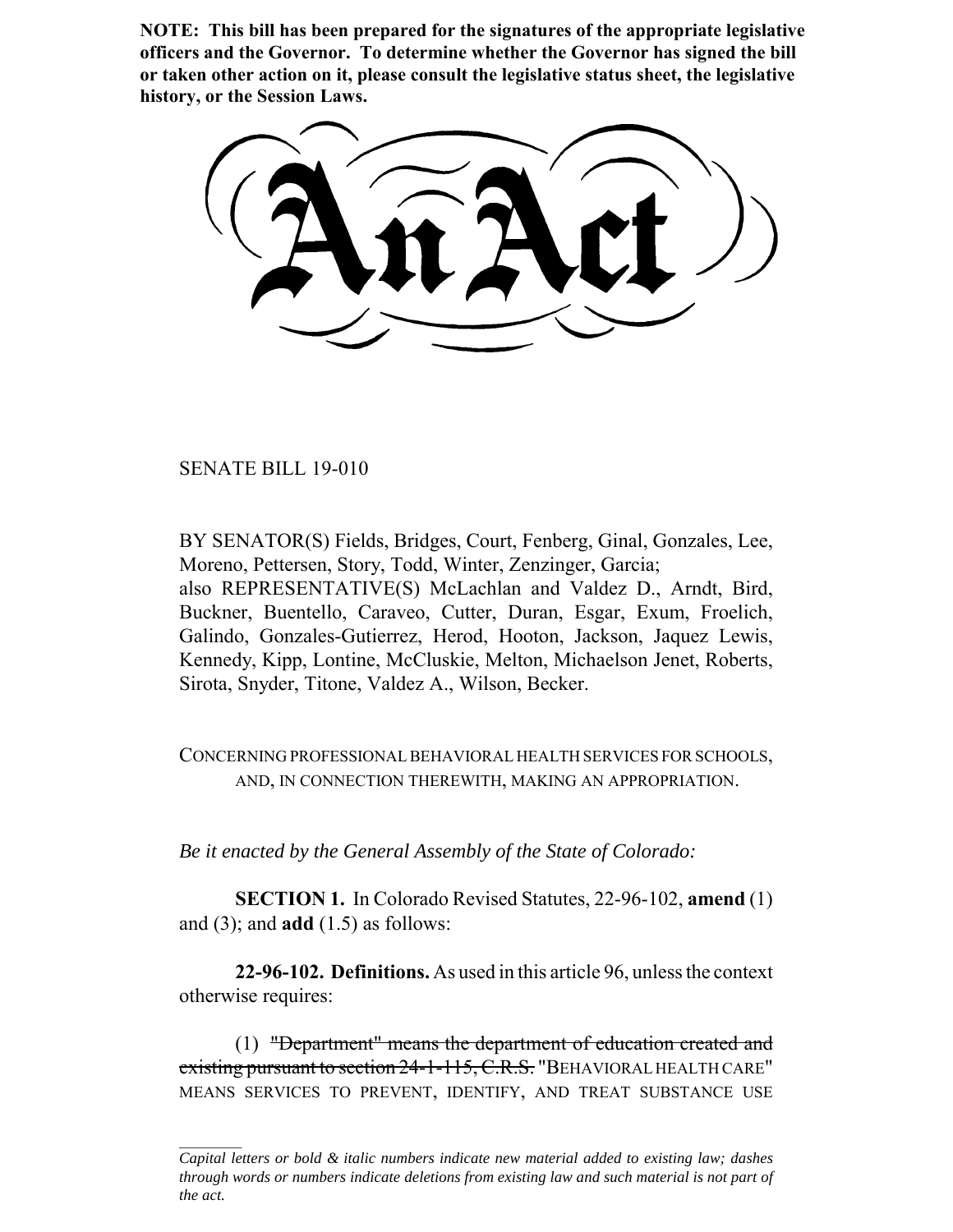DISORDERS, SUBSTANCE MISUSE, AND MENTAL HEALTH DISORDERS, INCLUDING SERVICES TO SUPPORT SOCIAL-EMOTIONAL HEALTH.

(1.5) "DEPARTMENT" MEANS THE DEPARTMENT OF EDUCATION CREATED AND EXISTING PURSUANT TO SECTION 24-1-115.

(3) "School health professional" means a state-licensed or state-certified school nurse, SCHOOL psychologist, SCHOOL social worker, SCHOOL counselor, or other state-licensed or state-certified professional qualified under state law to provide support services to children and adolescents, INCLUDING MENTAL HEALTH PROFESSIONALS LICENSED PURSUANT TO ARTICLE 43 OF TITLE 12.

**SECTION 2.** In Colorado Revised Statutes, 22-96-103, **amend** (1) as follows:

**22-96-103. Behavioral health care professional matching grant program - created - rules.** (1) (a) There is created in the department the behavioral health care professional matching grant program, referred to in this article 96 as the "program", to provide funding to education providers for the following purposes:

(I) To increase the presence of school health professionals in schools to provide substance abuse and behavioral health care to students who have MENTAL HEALTH, substance abuse USE OR MISUSE, or other behavioral health needs;

(II) To provide training and resources for school staff on the implementation of evidence-based programming on substance abuse prevention BEHAVIORAL HEALTH education for all students; and

(III) To allow school health professionals to connect students with services that are provided by community-based organizations for treatment and counseling for students who are at risk for substance abuse NEED BEHAVIORAL HEALTH CARE; AND

(IV) TO PROVIDE BEHAVIORAL HEALTH CARE SERVICES AT RECIPIENT SCHOOLS, INCLUDING BUT NOT LIMITED TO SCREENINGS, COUNSELING, THERAPY, REFERRALS TO COMMUNITY ORGANIZATIONS, AND TRAINING FOR STUDENTS AND STAFF ON BEHAVIORAL HEALTH ISSUES.

## PAGE 2-SENATE BILL 19-010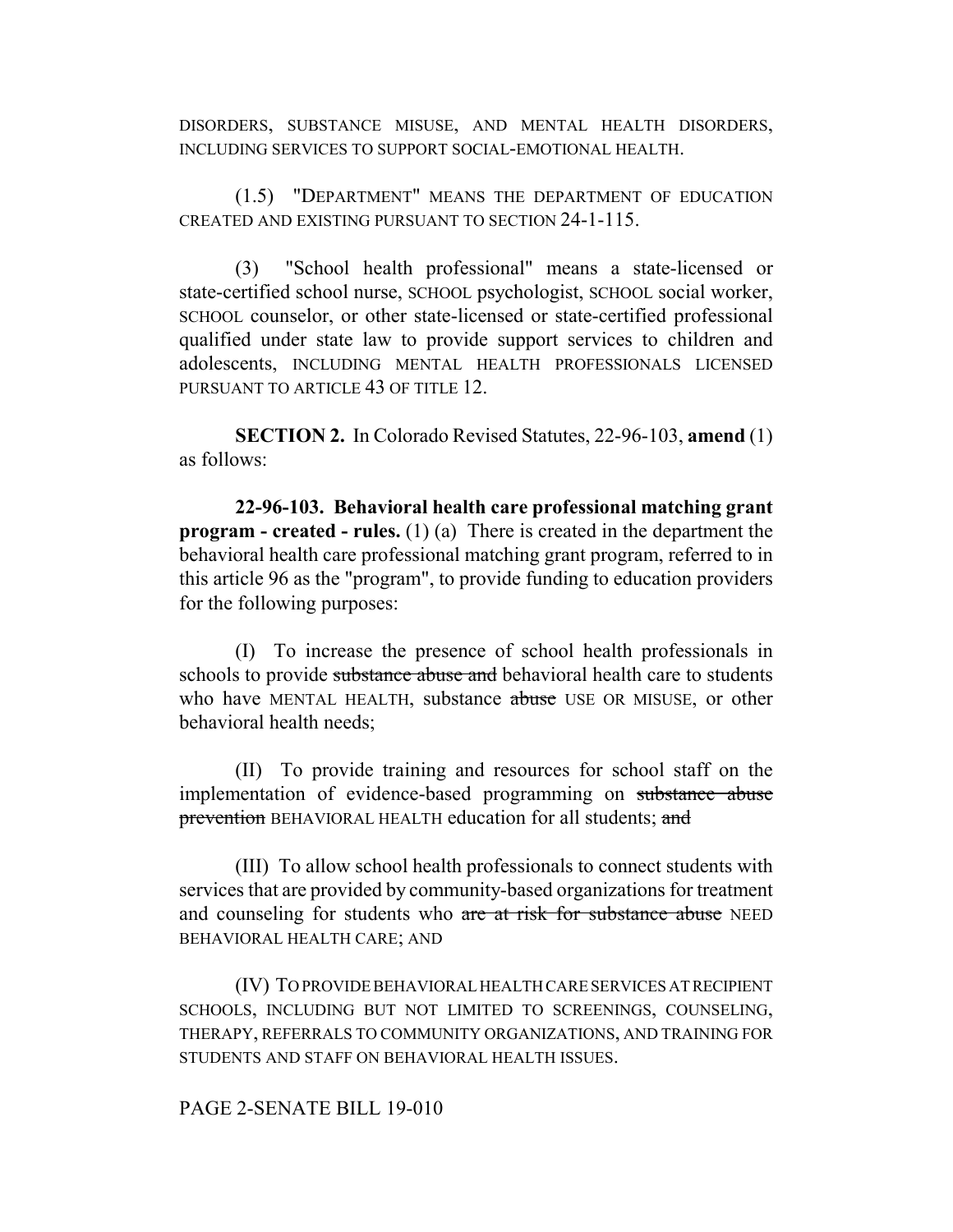(b) An education provider that receives a grant under the program shall use the money to increase the level of funding the education provider allocates to school health professionals to provide substance abuse and behavioral health care to students prior to receiving the grant and not to replace other funding sources allocated to provide school health professionals for students. THE EDUCATION PROVIDER MAY USE THE MONEY TO CONTRACT WITH A COMMUNITY PARTNER FOR BEHAVIORAL HEALTH CARE SERVICES, INCLUDING HIRING PRIVATE HEALTH CARE PROFESSIONALS, TRAINING, SCREENING, AND PREVENTIVE SUPPORTS. ADDITIONALLY, THE EDUCATION PROVIDER MAY USE THE MONEY TO PROVIDE DIRECT SERVICES OR CONSULTATION BY A SCHOOL HEALTH PROFESSIONAL THROUGH TELEHEALTH TECHNOLOGY. The department shall administer the program as provided in this article 96 and pursuant to rules adopted by the state board.

**SECTION 3.** In Colorado Revised Statutes, 22-96-104, **amend** (2)(b), (2)(c), (2)(d), (2)(e), (3)(a), (3)(c), (3)(d), and (3)(e); and **add** (3)(f) and (7) as follows:

**22-96-104. Behavioral health care professional matching grant program - application - criteria - grant awards.** (2) At a minimum, each grant application must specify:

(b) The education provider's plan for use of the grant money, including the extent to which the grant money will be used to increase the number of school health professionals at recipient schools and to provide substance abuse and behavioral health care services at recipient schools, including screenings, counseling, THERAPY, referrals to community organizations, and training for students and staff on substance abuse BEHAVIORAL HEALTH issues;

(c) The education provider's plan for involving leaders at the recipient schools and in the surrounding community and the faculty at recipient schools in increasing the capacity and effectiveness of the substance abuse and behavioral health care services provided to students enrolled in or receiving educational services from the education provider;

(d) The extent to which the education provider has developed or plans to develop community partnerships to serve substance abuse and THE behavioral health care needs of all of the students enrolled in or receiving

## PAGE 3-SENATE BILL 19-010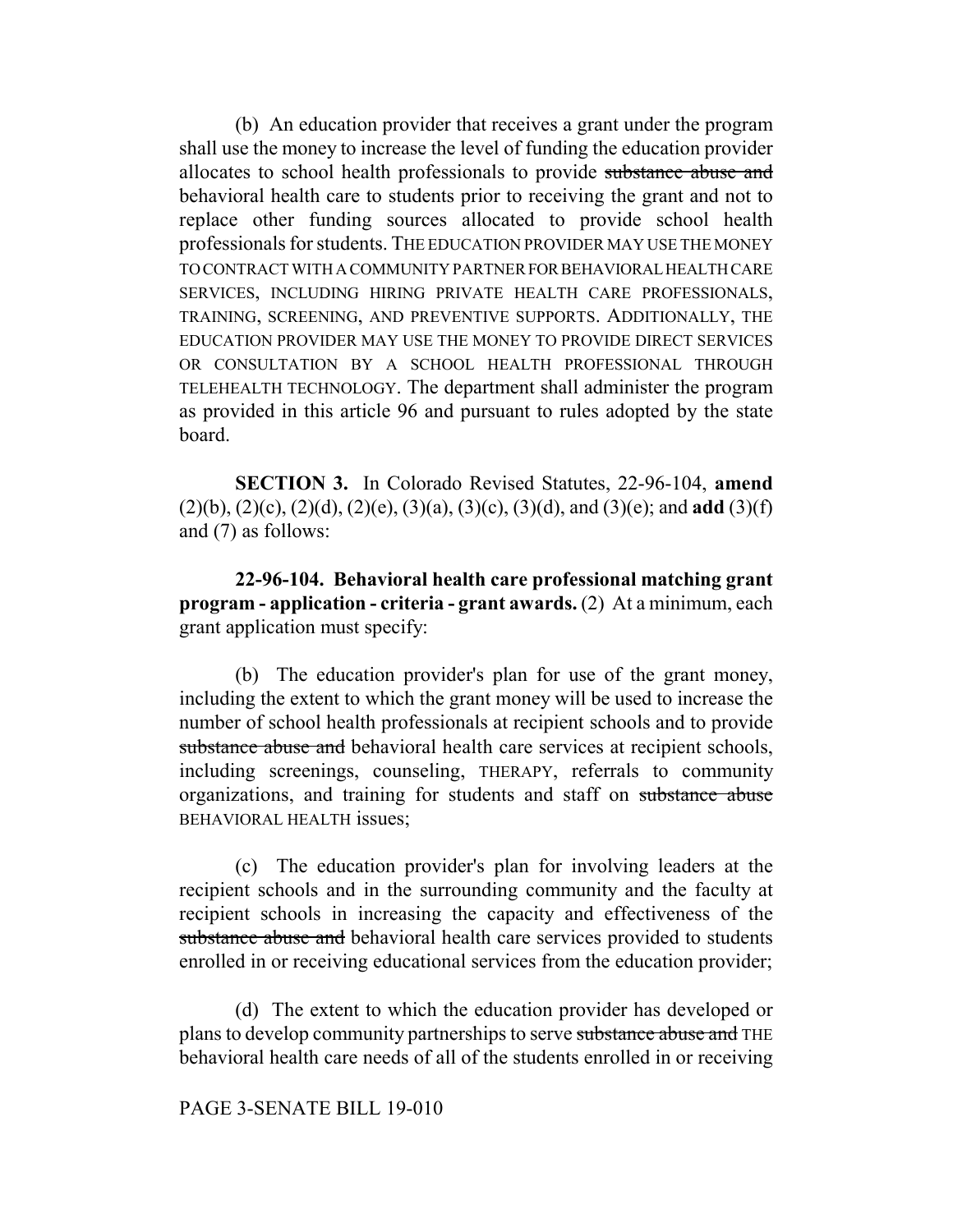educational services from the education provider;

(e) The extent to which the education provider has seen increased incidence of disciplinary actions for drug use or selling drugs, SUICIDE ATTEMPTS, DEATHS BY SUICIDE, BULLYING, ADVERSE CHILDHOOD EXPERIENCES, OR OTHER FACTORS THAT AFFECT STUDENTS' MENTAL WELL-BEING;

(3) In reviewing applications and making recommendations, the department shall prioritize applications based on the following criteria and any other criteria adopted by rule of the state board:

(a) The education provider's need for additional school health professionals in schools, demonstrated by the local school and community data regarding marijuana and the number of marijuana establishments located within the boundaries of a school district STUDENT ALCOHOL OR DRUG USE, ACCESS TO A BEHAVIORAL HEALTH CARE PROVIDER, OR OTHER DATA SHOWING THE NEED FOR A SCHOOL HEALTH PROFESSIONAL;

(c) The amount of the matching funds MONEY that the education provider OR A COMMUNITY PARTNER is able to commit;

(d) The education provider's emphasis and commitment to implement evidence-based and research-based programs and strategies; and

(e) The likelihood that the education provider OR COMMUNITY PARTNER will continue to fund the increases in the level of school health professional services following expiration of the grant; AND

(f) THE EXTENT TO WHICH AN EDUCATION PROVIDER PRIORITIZES USE OF GRANT MONEY FOR STAFF TRAINING RELATED TO BEHAVIORAL HEALTH SUPPORTS.

(7) GRANT APPLICATIONS AND REPORTING WILL BE DESIGNED TO LIMIT ADMINISTRATIVE BURDEN ON APPLICANTS AND RECIPIENTS.

**SECTION 4. Appropriation.** For the 2019-20 state fiscal year, \$3,000,000 is appropriated to the department of education. This appropriation is from the marijuana tax cash fund created in section 39-28.8-501 (1), C.R.S., and is based on an assumption that the department

PAGE 4-SENATE BILL 19-010